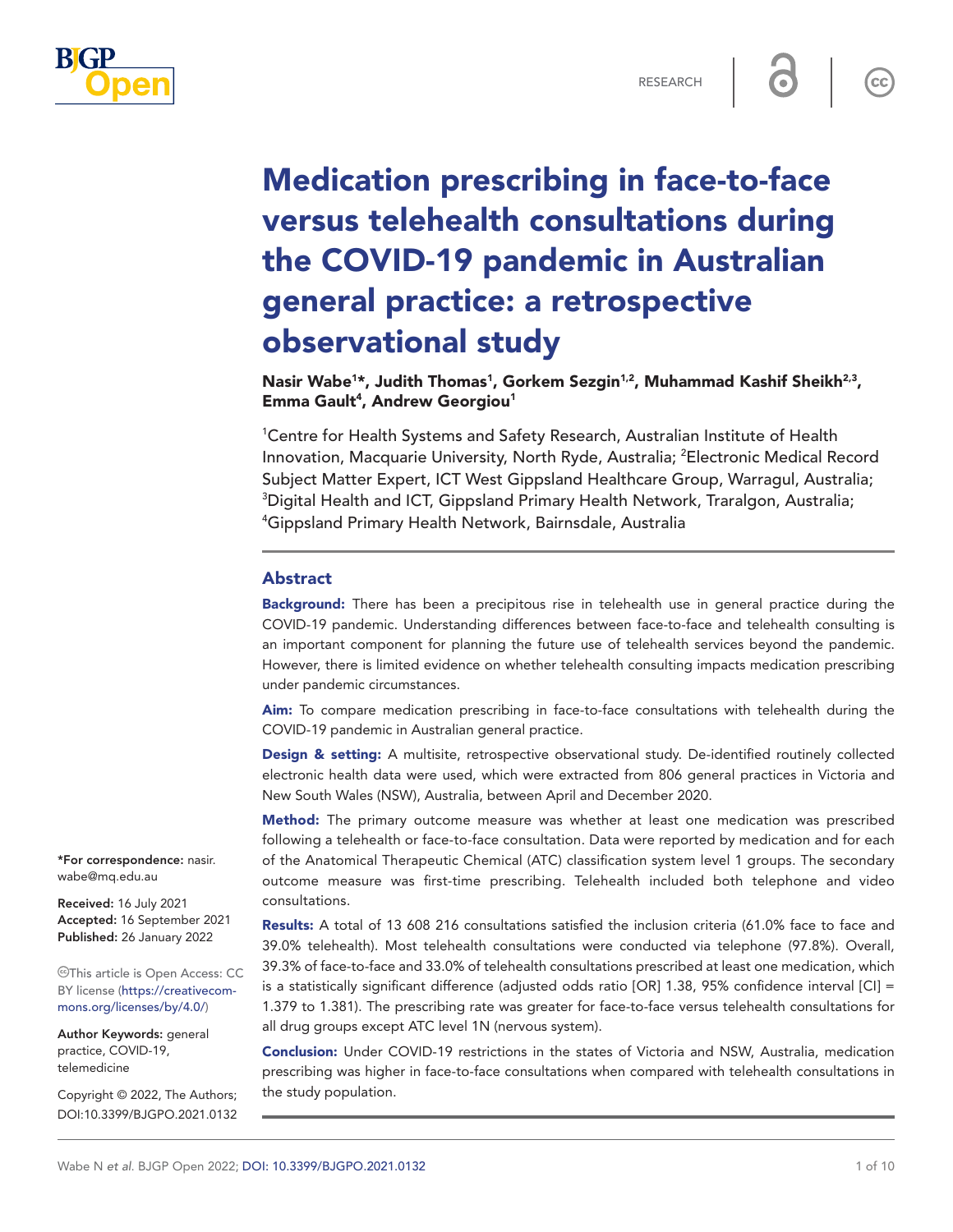# How this fits in

The COVID-19 pandemic has triggered a dramatic increase in the use of telehealth modalities for consulting in general practice. There is a paucity of quantitative evidence regarding differences between face-to-face and telehealth consultations during the pandemic, particularly for medication prescribing. This large multisite observational study of 806 general practices in two Australian states found a statistically significant difference in medication prescribing between face-to-face and telehealth consultations, with 6.3% more prescriptions issued in face-to-face consultations. Future qualitative research could explore GP decision-making criteria for prescribing medications during telehealth consultations.

## Introduction

Since the World Health Organization (WHO) declared COVID-19 (the disease caused by severe acute respiratory syndrome coronavirus 2 [SARS-CoV-2]) as a pandemic on 11 March 2020, within 15 months (11 June 2021) there were more than 174 million confirmed cases of COVID-19 and the tragic loss of more than 3.7 million lives<sup>[1](#page-8-0)</sup> globally. The pandemic has had a devastating impact on healthcare systems around the world, with many countries propelled into adopting changes to meet emerging challenges and increasing system demands. One measure widely introduced, or upscaled, during the pandemic was the use of telehealth modalities (including both telephone and video consultations)*[2–4](#page-8-1)* to address the challenges associated with COVID-19 such as infection control, physical distancing, and COVID-safe restricted activity directives.

Telehealth has been defined by the International Organization for Standardization as *'the use of telecommunications techniques for the purpose of providing telemedicine, medical education*  and health education over distance',<sup>[5](#page-8-2)</sup> and telehealth consultation uptake has rapidly accelerated worldwide.*[6](#page-8-3)* In general practice, primary care, and outpatient settings studies have reported decreases in the overall number of patient consultations,*[3,7–9](#page-8-4)* decreases in face-to-face consultations,*[3,7–11](#page-8-4)* and concomitant increases in telehealth and remote consultations,*[3,4,8–13](#page-8-4)* with telephone consults more widely used than video.*[3,4,8,10,13](#page-8-4)* While the expeditious shift towards telehealth consultations has provided accessibility to healthcare practitioners during periods of lockdown and restrictions, differences between the content of US primary care telemedicine and face-to-face consultations (for blood pressure and cholesterol assessments) during the pandemic have been reported.*[11](#page-8-5)*

Another aspect of primary care consulting that has the potential to differ between telehealth and face to face is medication prescribing. A pre-pandemic systematic review of primary care antibiotic prescribing via remote consultations found mixed evidence of the impact of remote consulting with studies reporting higher, lower, and no difference in antibiotic prescribing between face-to-face and remote consultations.*[14](#page-8-6)* During the pandemic, several studies have examined antibiotic prescribing in primary care;*[9,15–17](#page-8-7)* however, fewer studies have examined the relationship between telehealth and prescribing. Researchers from the US found similar rates of new medication prescribing during the second quarter of 2020 between face-to-face and telemedicine visits;*[11](#page-8-5)* and lower rates of antibiotic prescribing for acute rhinosinusitis for face-to-face consultations (March–May 2019) compared with 'virtual visits' (March–May 2020).*[18](#page-9-0)*

With the precipitous rise in telehealth consultations during the pandemic, gaining an understanding of its impact on prescribing in primary care is an important component for planning the future use of telehealth beyond the current COVID-19 pandemic. Building on the authors' previous research, which compared socioeconomic and demographic factors in the uptake of telehealth*[19](#page-9-1)* and changes in medication prescribing during the pandemic in Australian general practice,*[20](#page-9-2)* the purpose of the current study was to compare medication prescribing in face-to-face consultations with telehealth consultations during the COVID-19 pandemic in Australian general practice.

# Method

## Study design and setting

A multisite, retrospective observational study was conducted utilising routinely collected electronic health data, which were extracted from 806 general practices across five primary health networks (PHNs) in the states of Victoria and NSW, Australia. Three of the PHNs were from Victoria, including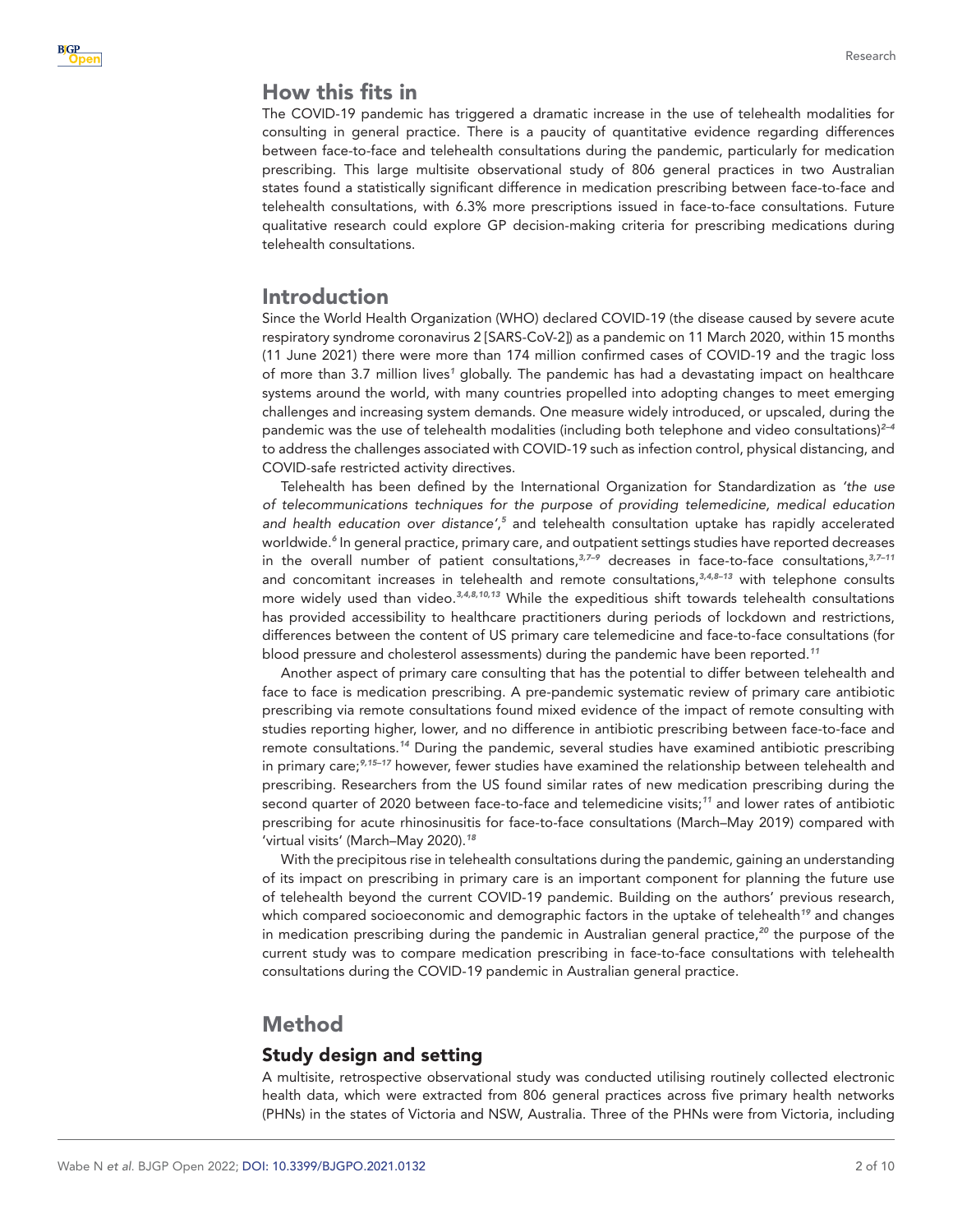

two in metropolitan Melbourne and one in a mainly rural area. The two other PHNs were from NSW, including one in metropolitan Sydney and one incorporating both metropolitan and rural areas of NSW. The study period was from 1 April 2020–31 December 2020.

## Study context

As part of the Australian Government's response to the pandemic, a primary care package was introduced, which included temporary Medicare Benefits Schedule (MBS) items for telehealth from 13 March 2020.*[21](#page-9-3)* Temporary telehealth service items could be billed by GPs and other medical practitioners for non-hospital patients with whom they had an 'established clinical relationship' and included separate item numbers for telehealth via video and telephone consultation.*[22](#page-9-4)* In addition, the COVID-19 National Health Plan announced that electronic prescribing (e-Prescribing) and dispensing would be fast tracked over a period of 8 weeks.*[23,24](#page-9-5)* The e-Prescribing provisions included options for prescriptions to be faxed or emailed to a patient's preferred pharmacy or sent directly to the patient via short message service (SMS) or email.*[24](#page-9-6)* Further contextual information is presented in Supplementary Figure S1.

## **Participants**

The study participants included patients who received professional GP consultations for standard attendance, chronic disease management, and/or mental health services during the study period (*[Figure 1](#page-3-0)*). The MBS items used to identify these services are presented in Supplementary Table S1. Patients seeking other services (for example, diagnostic testing) and non-GP consultations (for example, other medical practitioners, specialists, consultant physicians, psychiatrists, nurse practitioners, and other allied health practitioners attendances) were excluded. Patients who received both face-to-face and telehealth consultations in 1 day were also excluded, as the aim of the study was to compare the two consultation types in terms of medication prescribing.

## Data source

De-identified general practice data sourced from the Population Level Analysis and Reporting (POLAR) platform were utilised. The platform covers nearly 30% of the Australian population from over 800 general practices across Victoria and NSW.*[17](#page-9-7)* The details about POLAR platform have been published elsewhere.*[25,26](#page-9-8)* In brief, some of the key data collected included patient demographics (age, sex, patient postcode, and patient status), service provided (MBS items, service group [for example, standard attendance or chronic disease management], and service date), and medication prescribed (name, dose, quantity, strength, frequency, repeats, prescribing date, and the ATC codes of the medication).

The patient status (active or non-active) was determined using the Royal Australian College of General Practitioners (RACGP) criteria, whereby a patient is considered 'active' if they have attended the practice or service ≥3 times in the past 2 years.*[27](#page-9-9)* The patient's postcode was used to determine remoteness of residential location and socioeconomic status of the patients based on the Australian Accessibility/Remoteness Index and the Index of Relative Socioeconomic Advantage and Disadvantage (IRSAD).*[28](#page-9-10)* The ATC system is developed by the WHO to classify active ingredients of medications based on their site of action (organ or system) and therapeutic, pharmacological, and chemical properties.*[29](#page-9-11)* According to the system, medications are classified in a hierarchy with five different levels, with each level having a certain number of groups or subgroups. For instance, ATC level 1 has 14 main anatomical or pharmacological groups and level 3 has over 260 chemical, pharmacological, or therapeutic subgroups.*[29](#page-9-11)*

## Variables

The primary outcome measure was whether at least one medication was prescribed following the consultation. Results are presented for any medication prescribing; and separately for each of the ATC level 1 groups. The secondary outcome measure was first-time prescribing. The patient's medication prescribing history was reviewed over the past 4 years (since January 2017) to determine whether a given medication was prescribed for the first time or not. The primary independent variable was the consultation type (face to face versus telehealth). Telehealth included both telephone and video consultations. The covariates considered in the model included sex, age (grouped as <40, 40–59,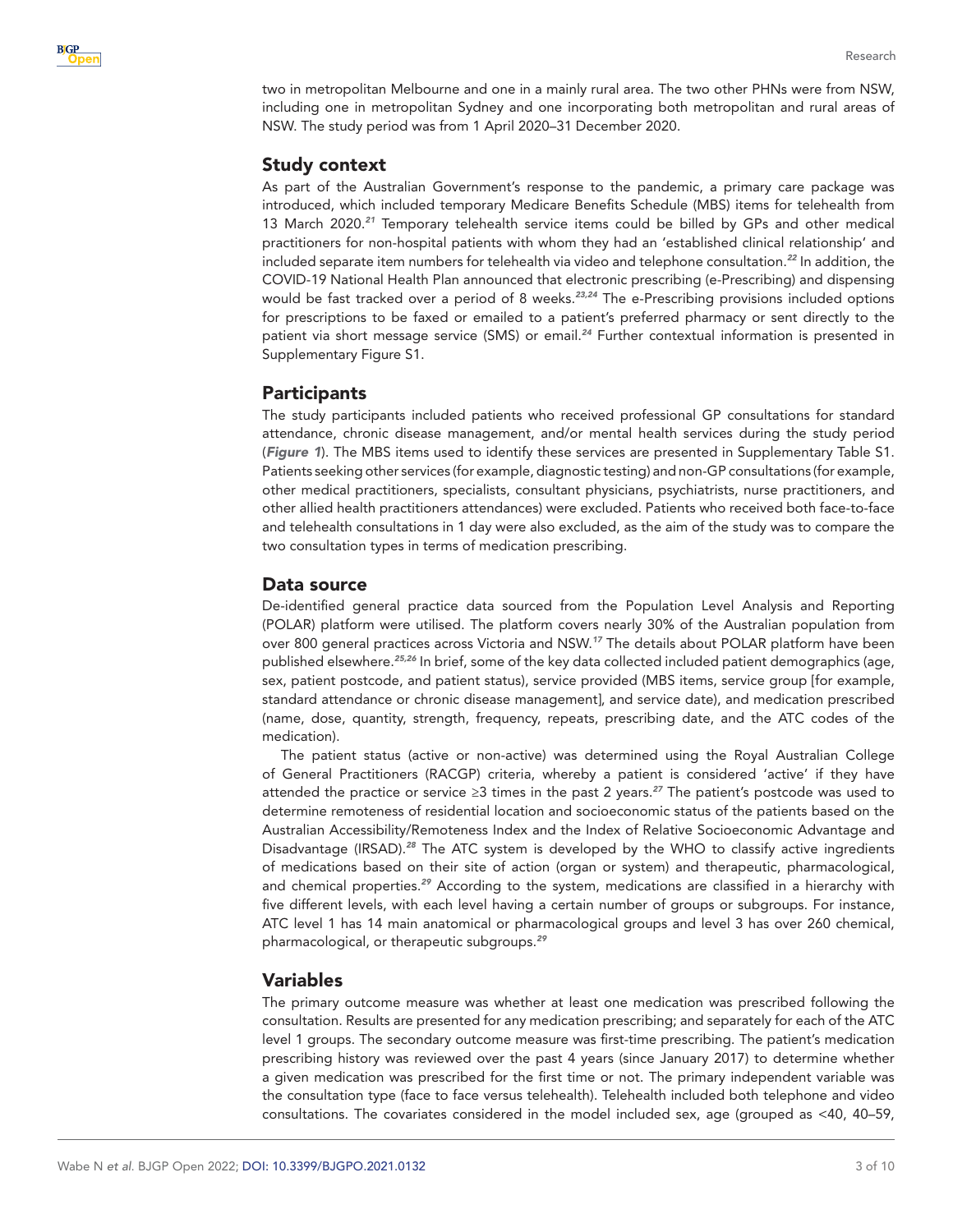



<span id="page-3-0"></span>Figure 1 Participant selection flow chart, April–December 2020. <sup>a</sup>Indicates prescriptions not associated (linked) with the selected Medicare Benefit Scheme items for standard, chronic disease management, and mental health-related consultations. MH = mental health.

> 60–74, and ≥75 years), socioeconomic status, patient status, remoteness index, PHN, and the state of the practice.

# Statistical methods

Descriptive statistics, including medians (interquartile range [IQR]) and frequency (%), were reported. Multilevel mixed-effects logistic models with practice-specific random intercepts were used to evaluate the association between the consultation type (face to face versus telehealth) and outcome measures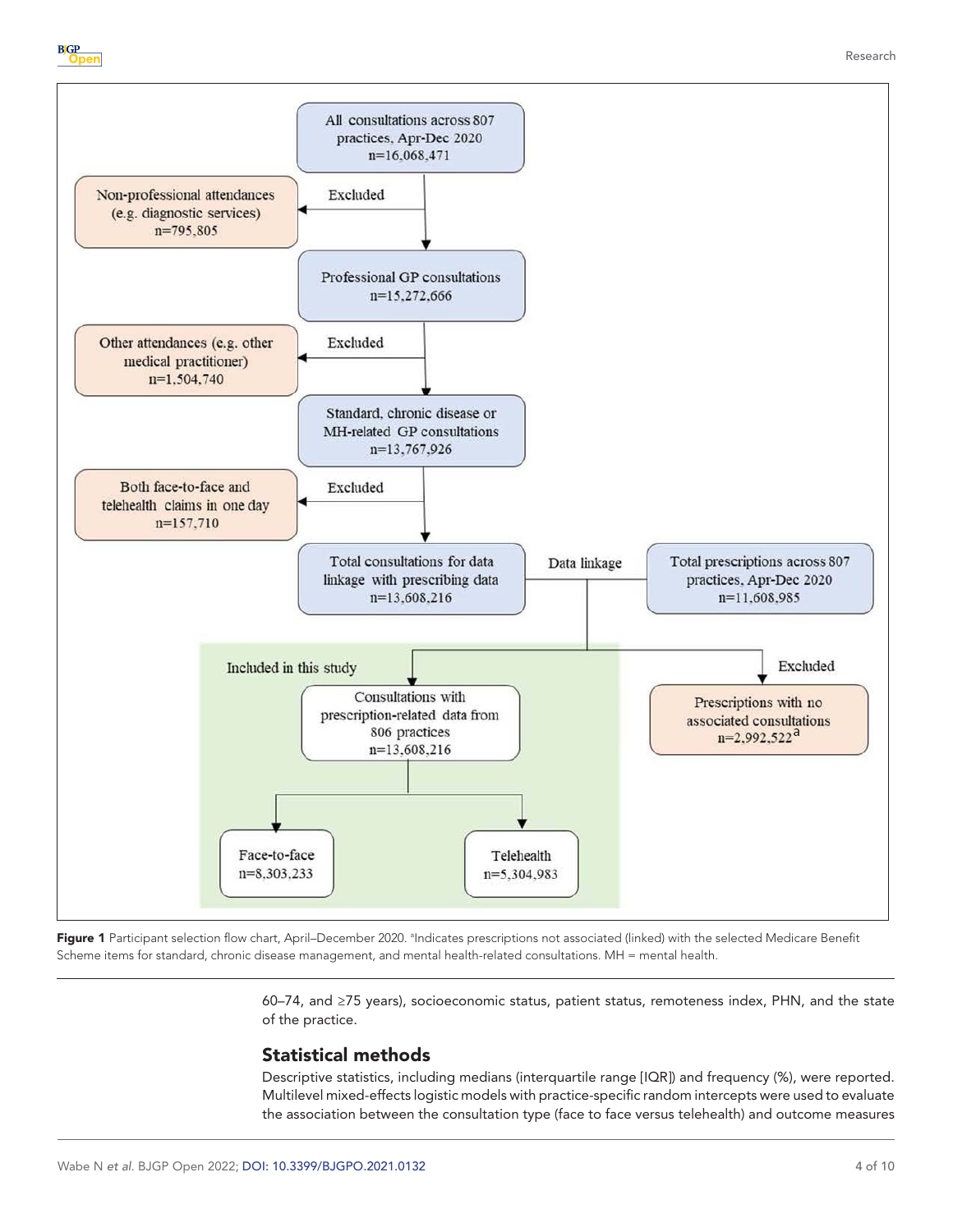

<span id="page-4-0"></span>Figure 2 Risk-adjusted rate of prescribing at least one medication by month of GP consultation, April–December 2020. Risk-adjustment included patient level variables (age, sex, socioeconomic status, patient status, and the remoteness index)

(medication prescribing). This approach adjusts for the clustering effect while also controlling for known confounders. The analyses were adjusted for both patient case-mix (sex, age, socioeconomic status, patient status, and the remoteness index) and practice characteristics (PHN and the state of the practice). The strength of association was estimated using the OR with 95% CIs.

The risk-adjusted medication prescribing rate (*[Figure 2](#page-4-0)*) was determined using logistic regression with a robust variance estimation using a similar method as described previously by Lenzi *et al*. *[30](#page-9-12)* Patient baseline characteristics including age, sex, socioeconomic status, patient status, and the remoteness index were used to generate the risk-adjusted rate. All *P*-values were 2-tailed and *P*<0.05 was considered statistically significant. Analyses were conducted using Stata (version 16).

# Results

## **Participants**

A total of 13 608 216 patient consultations (8 235 130 from Victoria and 5 373 086 from NSW) for either standard, chronic disease management, or mental health from 806 practices satisfied the inclusion criteria. Of these, 61.0% (*n* = 8 303 233) were face-to-face consultations and 39.0% (*n* = 5 304 983) were telehealth consultations (*[Figure 1](#page-3-0)*). The majority of telehealth consultations involved telephone (97.8%, *n* = 5 188 643). *[Table 1](#page-5-0)* presents the demographic characteristics of consultations.

## Medication prescribing patterns

The proportion of consultations with at least one medication prescribed was 36.9% (*n* = 5 016 626), regardless of consultation type. There was a total of 8 616 463 prescriptions. Medication prescribing patterns, according to the ATC levels 1 and 3, are shown in Supplementary Table S2. Medications for the nervous system followed by the cardiovascular system were the leading ATC level 1 drug classes accounting for 24.9% and 18.2% of all prescriptions, respectively. The top 15 ATC level 3 drug classes accounted for 53.7% of the total prescriptions. 'Opioids', 'antidepressants', and 'lipid-modifying agents, plain' were the top three ATC level 3 drug classes accounting for 6.5%, 5.3%, and 5.2% of all prescriptions, respectively (see Supplementary Table S2).

### Primary outcome: differences in medication prescribing

Overall, 39.3% (*n* = 3 264 748) of face-to-face and 33.0% (*n* = 1 751 878) of telehealth consultations prescribed at least one medication, which is a statistically significant difference of 6.3% (adjusted OR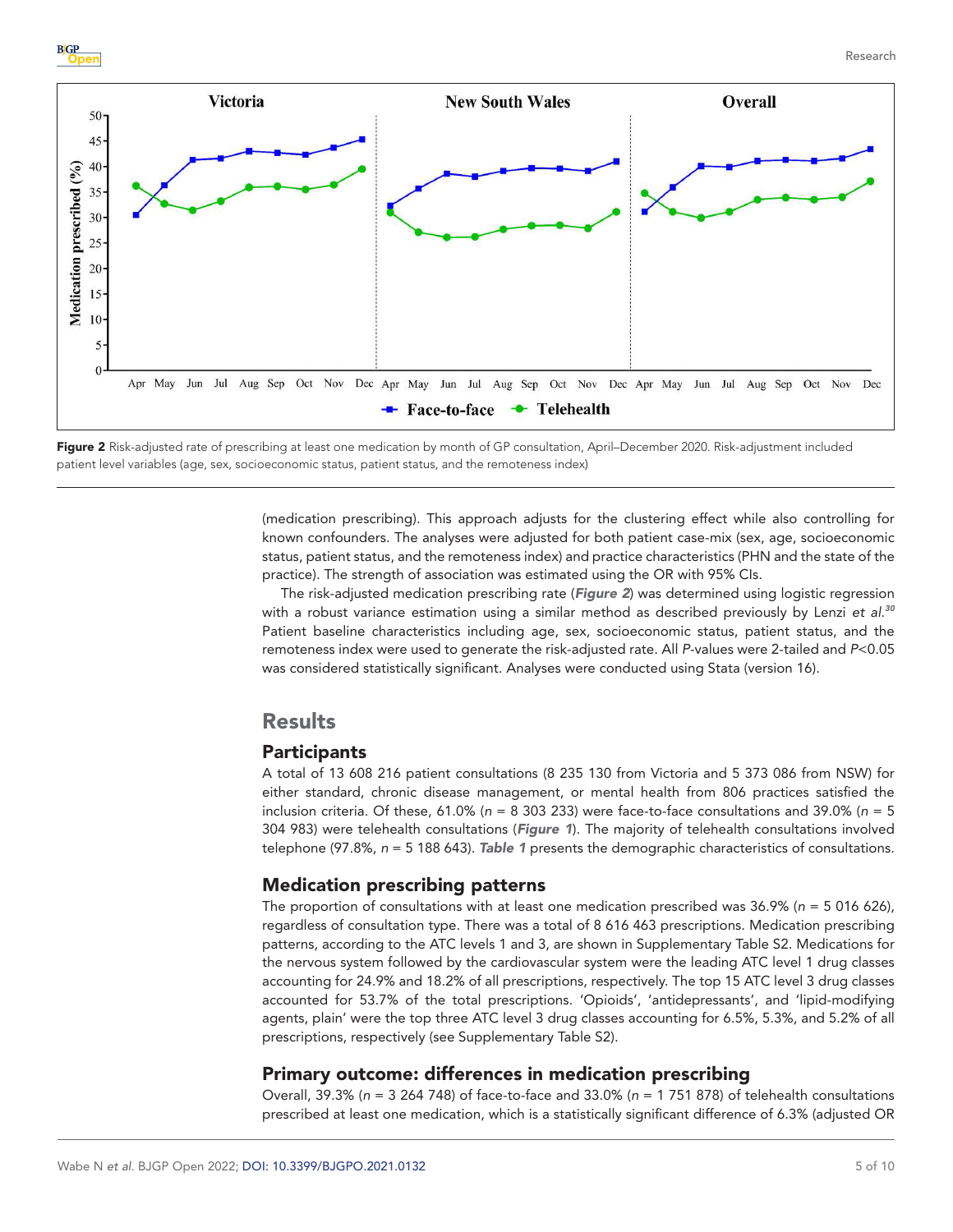<span id="page-5-0"></span>Table 1 Baseline characteristics of consultations, April–December 2020

| Variables, n (%)                           | Face to face<br>$(n = 8303233)$ | <b>Telehealth</b><br>$(n = 5304983)$ | Overall ( $n = 13,608$<br>216) |
|--------------------------------------------|---------------------------------|--------------------------------------|--------------------------------|
| Sex, Female                                | 4 684 918 (56.4)                | 3 324 348 (62.7)                     | 8 009 266 (58.9)               |
| Age group, years                           |                                 |                                      |                                |
| $<$ 40                                     | 3 342 444 (40.3)                | 2 086 727 (39.3)                     | 5 429 171 (39.9)               |
| $40 - 59$                                  | 2 063 824 (24.9)                | 1 420 669 (26.8)                     | 3 484 493 (25.6)               |
| $60 - 74$                                  | 1 7 14 1 15 (20.6)              | 1 030 080 (19.4)                     | 2 744 195 (20.2)               |
| $\geq$ 75                                  | 1 182 850 (14.2)                | 767 507 (14.5)                       | 1 950 357 (14.3)               |
| Socioeconomic status/IRSADa                |                                 |                                      |                                |
| 1 (most disadvantaged)                     | 932 407 (11.3)                  | 429 285 (8.1)                        | 1 361 692 (10.0)               |
| $\overline{2}$                             | 1 089 856 (13.2)                | 559 819 (10.6)                       | 1 649 675 (12.2)               |
| 3                                          | 1 101 025 (13.3)                | 795 165 (15.0)                       | 1 896 190 (14.0)               |
| $\overline{4}$                             | 1 933 384 (23.3)                | 1 292 530 (24.4)                     | 3 225 914 (23.8)               |
| 5 (most advantaged)                        | 3 227 349 (39.0)                | 2 216 393 (41.7)                     | 5 443 742 (40.1)               |
| Remotenessa                                |                                 |                                      |                                |
| Major cities                               | 7 417 738 (89.5)                | 4 695 032 (88.7)                     | 12 112 770 (89.2)              |
| Inner regional                             | 793 798 (9.6)                   | 560 362 (10.6)                       | 1 354 160 (10.0)               |
| Outer regional or remote or<br>very remote | 73 194 (0.9)                    | 38 290 (0.7)                         | 111 484 (0.8)                  |
| <b>Patient status</b>                      |                                 |                                      |                                |
| Active                                     | 7 646 925 (92.1)                | 5 116 207 (96.4)                     | 12 763 132 (93.8)              |
| Non-active                                 | 656 308 (7.9)                   | 188 776 (3.6)                        | 845 084 (6.2)                  |
| <b>State</b>                               |                                 |                                      |                                |
| Victoria                                   | 4 470 203 (53.8)                | 3 764 927 (71.0)                     | 8 235 130 (60.5)               |
| <b>NSW</b>                                 | 3 833 030 (46.2)                | 1 540 056 (29.0)                     | 5 373 086 (39.5)               |

ª≈0.2% missing data. IRSAD = Index of Relative Socioeconomic Advantage and Disadvantage. NSW = New South Wales.

<span id="page-5-1"></span>Table 2 Difference in medication prescribing between face-to-face and telehealth consultations, April–December 2020

| <b>Consultation type</b> |              | Number of consul-<br>tations with at least<br>one medication pre-<br>scribed, n (%) |                             | Face to face versus telehealth |                          |
|--------------------------|--------------|-------------------------------------------------------------------------------------|-----------------------------|--------------------------------|--------------------------|
|                          |              |                                                                                     | Total consulta-<br>tions, n | Difference, %                  | OR (95% CI) <sup>a</sup> |
| Victoria                 | Face to face | 1 807 097 (40.4)                                                                    | 4 470 203                   | 5.4                            | 1.28 (1.270 to<br>1.281  |
|                          | Telehealth   | 1 319 473 (35.0)                                                                    | 3764927                     |                                |                          |
| <b>NSW</b>               | Face to face | 1 457 651 (38.0)                                                                    | 3 833 030                   | 9.9                            | 1.62 (1.619 to<br>1.630) |
|                          | Telehealth   | 432 405 (28.1)                                                                      | 1 540 056                   |                                |                          |
| Overall                  | Face to face | 3 264 748 (39.3)                                                                    | 8 303 233                   | 6.3                            | 1.38 (1.379 to<br>1.381  |
|                          | Telehealth   | 1 751 878 (33.0)                                                                    | 5 304 983                   |                                |                          |

a Adjusted for age, sex, socioeconomic status, patient status, remoteness, primary health network, and the state of the practice. NSW = New South Wales.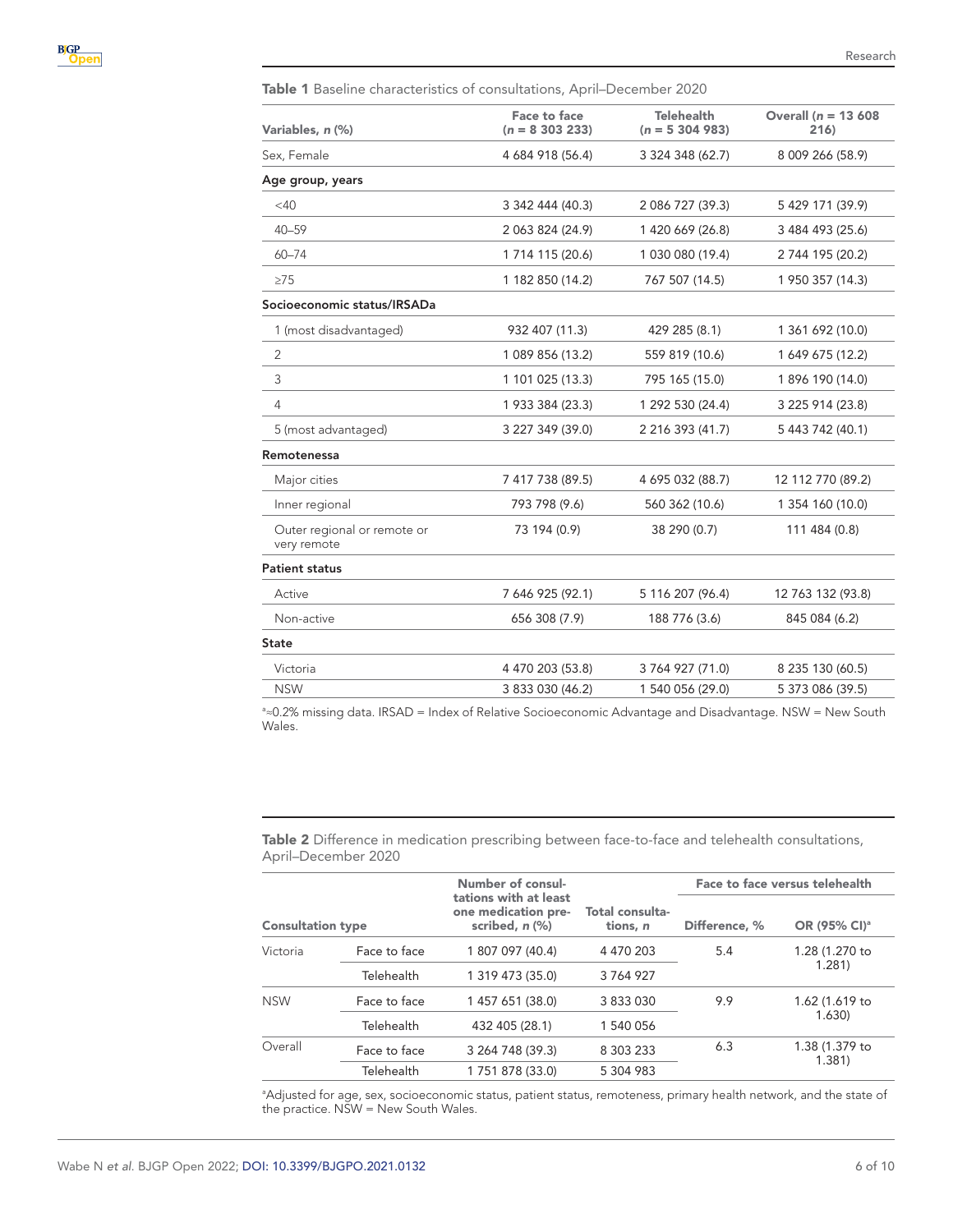<span id="page-6-0"></span>Table 3 Difference in first-time medication prescribing between face-to-face and telehealth consultations, April–December 2020

|                          |              | Number of consultations                         |                             | Face to face versus telehealth |                          |
|--------------------------|--------------|-------------------------------------------------|-----------------------------|--------------------------------|--------------------------|
| <b>Consultation type</b> |              | with a first-time prescrip-<br>tion, $n$ $(\%)$ | Total consulta-<br>tions, n | Difference, %                  | OR (95% CI) <sup>a</sup> |
| Victoria                 | Face to face | 830 677 (18.6)                                  | 4 470 203                   | 7.9                            | 1.93 (1.929 to<br>1.940  |
|                          | Telehealth   | 401 378 (10.7)                                  | 3764927                     |                                |                          |
| <b>NSW</b>               | Face to face | 689 724 (18.0)                                  | 3 833 030                   | 9.2                            | 2.33 (2.320 to<br>2.350  |
|                          | Telehealth   | 135 766 (8.8)                                   | 1 540 056                   |                                |                          |
| Overall                  | Face to face | 1 520 401 (18.3)                                | 8 303 233                   | 8.2                            | 2.03 (2.020 to<br>2.031) |
|                          | Telehealth   | 537 144 (10.1)                                  | 5 304 983                   |                                |                          |

a Adjusted for age, sex, socioeconomic status, patient status, remoteness, PHN, and the state of the practice. NSW = New South Wales.

1.38, 95% CI = 1.379 to 1.381). The difference in prescribing rate between face-to-face and telehealth consultations was greater in NSW compared with Victoria (9.9% versus 5.4%) (*[Table 2](#page-5-1)*).

The difference in prescribing between face-to-face and telehealth consultations for each of the ATC level 1 drug groups is shown in Supplementary Figures S2–S3. The prescribing rate was greater for face-to-face versus telehealth consultations for all drug groups except for ATC level 1N (nervous system). The highest difference in prescribing rate between face-to-face and telehealth consultations was observed for ATC level J (anti-infective for systemic use) prescribing (8.2% versus 5.5%, a difference of 2.7%). However, ATC code D (dermatologicals) had the highest adjusted OR of 2.67 (95% CI = 2.64 to 2.69).

*[Figure 2](#page-4-0)* presents the adjusted medication prescribing rate for face-to-face versus telehealth consultations over time. The prescribing rate was greater for telehealth consultations in April (34.8% versus 31.1%), but from May onwards, the rate was consistently greater for face-to-face consultations. The peak difference in the prescribing rate between the two consultation types was reached in June with a difference of 10.2% (9.9% in Victoria and 12.5% in NSW).

## Secondary outcome: differences in first-time prescribing

Of the total 5 016 626 consultations with prescriptions, 41.0% (*n* = 2 057 545) were prescribed a medication for the first time. Overall, the proportion of consultations with first-time prescription was 18.3% (*n* = 1 520 401) for face-to-face and 10.1% (*n* = 537 144) for telehealth consultations, which is a difference of 8.2% (adjusted OR 2.03, 95% CI = 2.020 to 2.031). The difference was slightly higher for NSW compared with Victoria (*[Table 3](#page-6-0)*).

# **Discussion**

## Summary

In this multisite, retrospective observational study of general practices using routinely collected health data from over 13.6 million patient consultations, face-to-face consultations were more prevalent than those conducted via telehealth (61.0% versus 39.0%). Telehealth consultations were predominantly telephone (97.8%). Overall, there was a statistically significant higher (+6.3%) prescribing rate for face-to-face consultations. During the study period, April–December 2020, the prescribing rate was only greater for telehealth consultations in April towards the end of the first wave of the pandemic in Australia,*[31](#page-9-13)* but from May onwards the rate was consistently greater for face-to-face consultations, despite a second wave in Victoria between late June and early September.*[31](#page-9-13)* Prescribing rate was greater for face-to-face versus telehealth consultations for all ATC groups, except for medications for nervous system. The proportion of consultations with a first-time prescription was 8.2% higher in face-to-face consultations.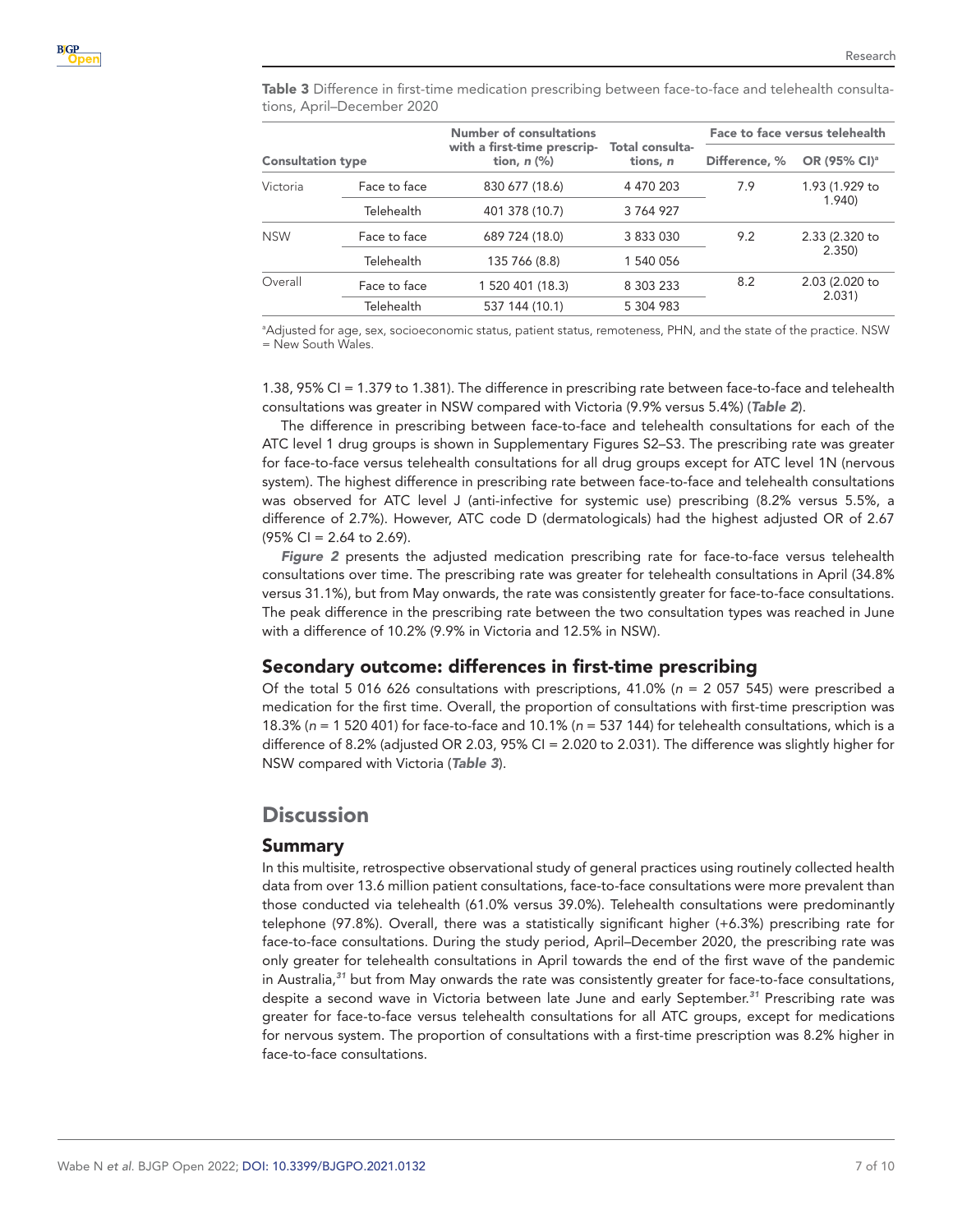## Strengths and limitations

A major strength of the current study is the population sample size of over 13.6 million patient consultations. The large sample size also permitted direct comparison of face-to-face and telehealth consultations during the same time period. In addition, the study period extends beyond the early phase of the pandemic and captures two distinct waves encompassing the middle of the first wave in both NSW and Victoria, and the second wave in Victoria alone (late June to early September in 2020). However, it did not capture the beginning of the first wave of the pandemic when there may have been increases in medication prescribing*[32](#page-9-14)* owing to consumer stockpiling. The study is limited to the context of general practice in two Australian states within a national COVID-19 policy environment and may not be generalisable to other settings or beyond pandemic circumstances. The analysis did not determine whether a telehealth consultation resulted in a follow-up face-to-face consultation for the purpose of medication prescribing. The analyses were performed using routinely collected data and may therefore be subject to unmeasured confounding factors.

#### Comparison with existing literature

During the study period, telehealth represented 39.0% of general practice consultations. In contrast, a study by Murphy *et al* in UK primary care found 90% of GP consultations during April 2020 were conducted via remote consultation;*[3](#page-8-4)* however, this may reflect contextual differences in case numbers, local restrictions, and a shorter study timeframe compared with the current study. Murphy et al<sup>[3](#page-8-4)</sup> also reported greater use of telephone compared with video consultations, which is consistent with the present study findings and pandemic-period reports of Veterans Affairs outpatients in the US*[8](#page-8-8)* and general practice in Australia.*[13](#page-8-9)*

The need to acknowledge context (COVID-19 restrictions and policies) and timeframe (waves of pandemic) in comparing literature during the pandemic is highlighted in the present study findings where prescribing rate was greater for telehealth consultations in April (towards the end of the initial wave of the pandemic in Australia), but from May onwards the rate was consistently higher for face-toface consultations (despite a second wave in Victoria). The April prescribing data resembles data from a study of primary health care in Iceland between March and April 2020, which showed an increase in the number of prescriptions issued from web- and telephone-based consultations, with overall numbers for web- and telephone-issued prescriptions being higher when compared with office and home visits*[33](#page-9-15)* (although relatively higher numbers were also apparent pre-pandemic).*[33](#page-9-15)*

Overall, the risk-adjusted prescribing rate in the study was higher for face-to-face consultations post-April 2020, with the prescribing rate greater for all drug groups except for medications for nervous system. The study fills the knowledge gap for medication prescribing between telehealth and face-to-face consultations across all medication categories, as there is currently little comparable evidence examining the relationship between general practice consultation modality and medication prescribing during the pandemic, with prescribing studies focusing on antibiotics*[18](#page-9-0)* and/or prepandemic periods.*[14,34](#page-8-6)* In a study of antibiotic prescribing for acute rhinosinusitis, Miller *et al* reported a significantly lower rate of antibiotic prescribing in virtual patient visits during March–May 2020 when compared with in-person visits during the same months of the previous year.*[18](#page-9-0)* New medication prescribing in US primary care was studied by Alexander *et al* who found similar proportions between telemedicine (39.3%) and office-based consultations (44.9%) during quarter two of 2020.*[11](#page-8-5)* This is slightly less than the results from the present study period, which found the proportion of consultations with a first-time prescription was 8.2% higher in face-to-face when compared with telehealth consultations.

## Implications for research and practice

Understanding differences between face-to-face and telehealth consulting is important for planning the future use of telehealth modalities beyond the pandemic. The study findings for medication prescribing add valuable evidence to the limited literature currently available for general practice prescribing by mode of consultation during pandemic circumstances. The significantly higher prescribing rate for face-to-face consultations found in the current study suggests that prescribing may be an important factor in choice of consultation modality, particularly for new medication prescribing. As detailed by Greenhalgh and Rosen,*[35](#page-9-16)* choice of consultation modality is impacted by a complex interaction of many contributing factors. Future qualitative research could explore GP decision-making criteria for determining whether medications are prescribed during telehealth consultations.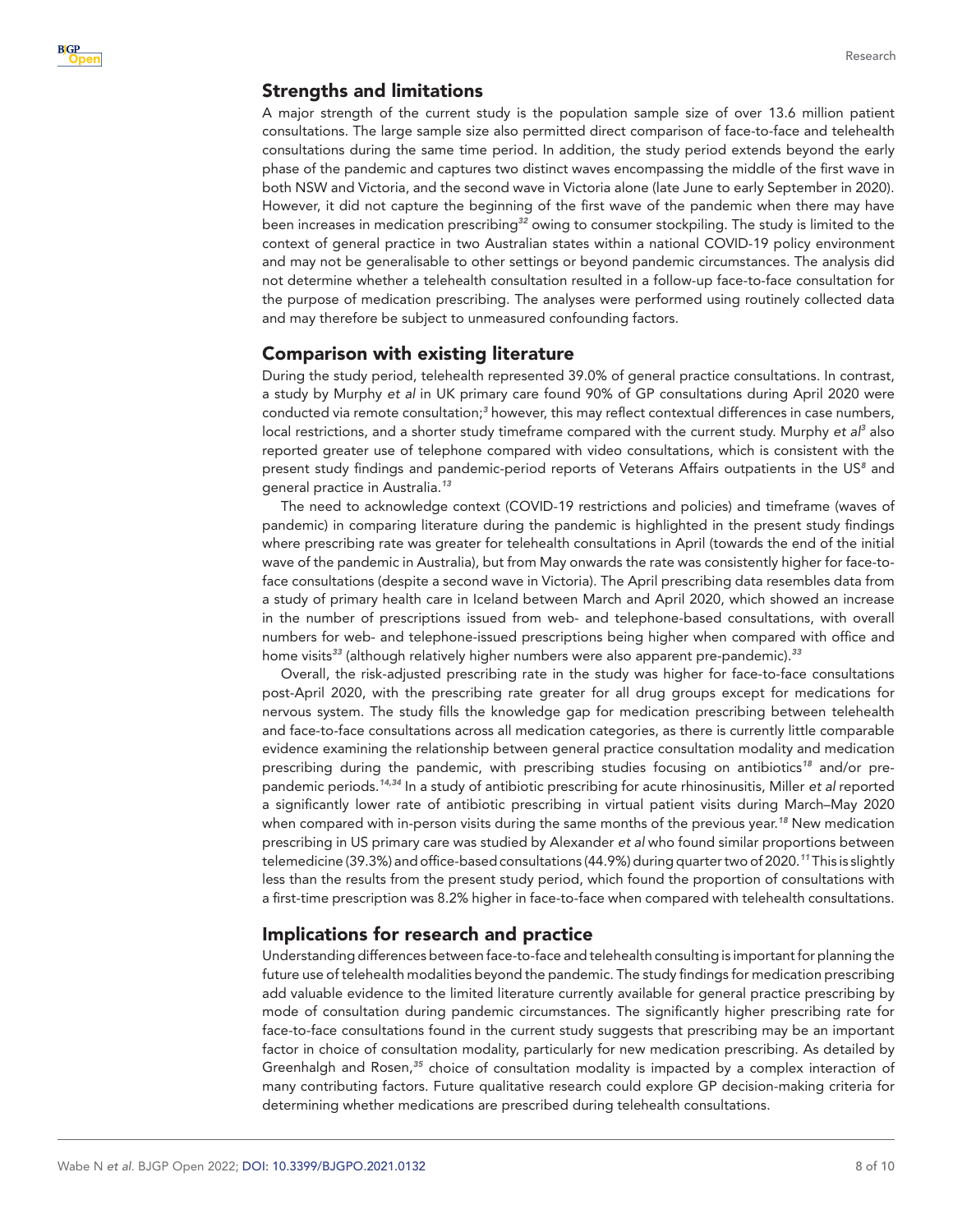#### Funding

This project was funded by the Digital Health Cooperative Research Centre (project ID: DH-CRC-0118).

#### Ethical approval

Ethics approval for the project was provided by Macquarie University Human Research Ethics Committee (reference: 52020675617176). Ethics to collect and use general practice data has been obtained by Outcome Health, the data custodians*[36](#page-9-17)* granted by the Royal Australian College of General Practitioners ethics committee (reference: 17-008).

#### **Provenance**

Freely submitted; externally peer reviewed.

#### Acknowledgements

The authors thank and acknowledge the contributions of the funding body (Digital Health Cooperative Research Centre) and their study partners Outcome Health, The Royal College of Pathologies of Australiasia Quality Assurance Programs, and the members of the participating Primary Health Networks in Victoria and NSW.

## References

- <span id="page-8-0"></span>1. World Health Organization. WHO coronavirus (COVID-19) dashboard. 2021; <https://covid19.who.int> (accessed 10 Dec 2021).
- <span id="page-8-1"></span>2. Fisk M, Livingstone A, Pit SW. Telehealth in the context of COVID-19: changing perspectives in Australia, the United Kingdom, and the United States. *J Med Internet Res* 2020; 22(6): e19264. DOI: [https://doi.org/10.2196/](https://doi.org/10.2196/19264) [19264](https://doi.org/10.2196/19264)
- <span id="page-8-4"></span>3. Murphy M, Scott LJ, Salisbury C, *et al*. Implementation of remote consulting in UK primary care following the COVID-19 pandemic: a mixed-methods longitudinal study. *Br J Gen Pract* 2021; 71(704): e166–e177. DOI: [https://](https://doi.org/10.3399/BJGP.2020.0948) [doi.org/10.3399/BJGP.2020.0948](https://doi.org/10.3399/BJGP.2020.0948)
- 4. Hardie R-A, Sezgin G, Dai Z, Georgiou A. *The uptake of GP telehealth services during the COVID-19 pandemic. COVID-19 General Practice Snapshot*. Sydney: Macquarie University; 2020.
- <span id="page-8-2"></span>5. International Organization for Standardization. ISO/TR 14639-2: 2014(en) Health informatics — capacity-based eHealth architecture roadmap — part 2: architectural components and maturity model. 2014; [https://www.iso.org/](https://www.iso.org/obp/ui#iso:std:iso:tr:14639:-2:ed-1:v1:en:term:2.75) [obp/ui#iso:std:iso:tr:14639:-2:ed-1:v1:en:term:2.75](https://www.iso.org/obp/ui#iso:std:iso:tr:14639:-2:ed-1:v1:en:term:2.75) (accessed 10 Dec 2021).
- <span id="page-8-3"></span>6. Bhaskar S, Bradley S, Chattu VK, *et al*. Telemedicine across the globe — position paper from the COVID-19 Pandemic Health System Resilience PROGRAM (REPROGRAM) International Consortium (Part 1). *Front Public Health* 2020; 8: 556720. DOI:<https://doi.org/10.3389/fpubh.2020.556720>
- 7. Watt T, Firth Z, Fisher R, *et al*. Use of primary care during the COVID-19 pandemic. 2020; [https://www.health.org.](https://www.health.org.uk/news-and-comment/charts-and-infographics/use-of-primary-care-during-the-covid-19-pandemic) [uk/news-and-comment/charts-and-infographics/use-of-primary-care-during-the-covid-19-pandemic](https://www.health.org.uk/news-and-comment/charts-and-infographics/use-of-primary-care-during-the-covid-19-pandemic) (accessed 30 Sep 2021).
- <span id="page-8-8"></span>8. Baum A, Kaboli PJ, Schwartz MD. Reduced in-person and increased telehealth outpatient visits during the COVID-19 pandemic. *Ann Intern Med* 2021; 174(1): 129–131. DOI:<https://doi.org/10.7326/M20-3026>
- <span id="page-8-7"></span>9. Armitage R, Nellums LB. Antibiotic prescribing in general practice during COVID-19. *Lancet Infect Dis* 2021; 21(6): e144. DOI: [https://doi.org/10.1016/S1473-3099\(20\)30917-8](https://doi.org/10.1016/S1473-3099(20)30917-8)
- 10. Pearce C, McLeod A, Gardner K, *et al*. Primary care and SARS-CoV-2: the first 40 weeks of the pandemic year. 2020;<https://polargp.org.au/wp-content/uploads/2020/11/COVID19-Paper-6-The-first-40-weeks.pdf>(accessed 10 Dec 2021).
- <span id="page-8-5"></span>11. Alexander GC, Tajanlangit M, Heyward J, *et al*. Use and content of primary care office-based vs telemedicine care visits during the COVID-19 pandemic in the US. *JAMA Netw Open* 2020; 3(10): e2021476. DOI: [https://doi.org/10.](https://doi.org/10.1001/jamanetworkopen.2020.21476) [1001/jamanetworkopen.2020.21476](https://doi.org/10.1001/jamanetworkopen.2020.21476)
- 12. Saint-Lary O, Gautier S, Le Breton J, *et al*. How GPs adapted their practices and organisations at the beginning of COVID-19 outbreak: a French national observational survey. *BMJ Open* 2020; 10(12): e042119. DOI: [https://doi.](https://doi.org/10.1136/bmjopen-2020-042119) [org/10.1136/bmjopen-2020-042119](https://doi.org/10.1136/bmjopen-2020-042119)
- <span id="page-8-9"></span>13. Snoswell CL, Caffery LJ, Haydon HM, *et al*. Telehealth uptake in general practice as a result of the coronavirus (COVID-19) pandemic. *Aust Health Rev* 2020; 44(5): 737–740. DOI: <https://doi.org/10.1071/AH20183>
- <span id="page-8-6"></span>14. Han SM, Greenfield G, Majeed A, Hayhoe B. Impact of remote consultations on antibiotic prescribing in primary health care: systematic review. *J Med Internet Res* 2020; 22(11): e23482. DOI: <https://doi.org/10.2196/23482>
- 15. Peñalva G, Benavente RS, Pérez-Moreno MA, *et al*. Effect of the coronavirus disease 2019 pandemic on antibiotic use in primary care. *Clin Microbiol Infect* 2021; 27(7): 1058–1060. DOI: <https://doi.org/10.1016/j.cmi.2021.01.021>
- 16. van de Pol AC, Boeijen JA, Venekamp RP, *et al*. Impact of the COVID-19 pandemic on antibiotic prescribing for common infections in the Netherlands: a primary care-based observational cohort study. *Antibiotics* 2021; 10(2): 196. DOI:<https://doi.org/10.3390/antibiotics10020196>